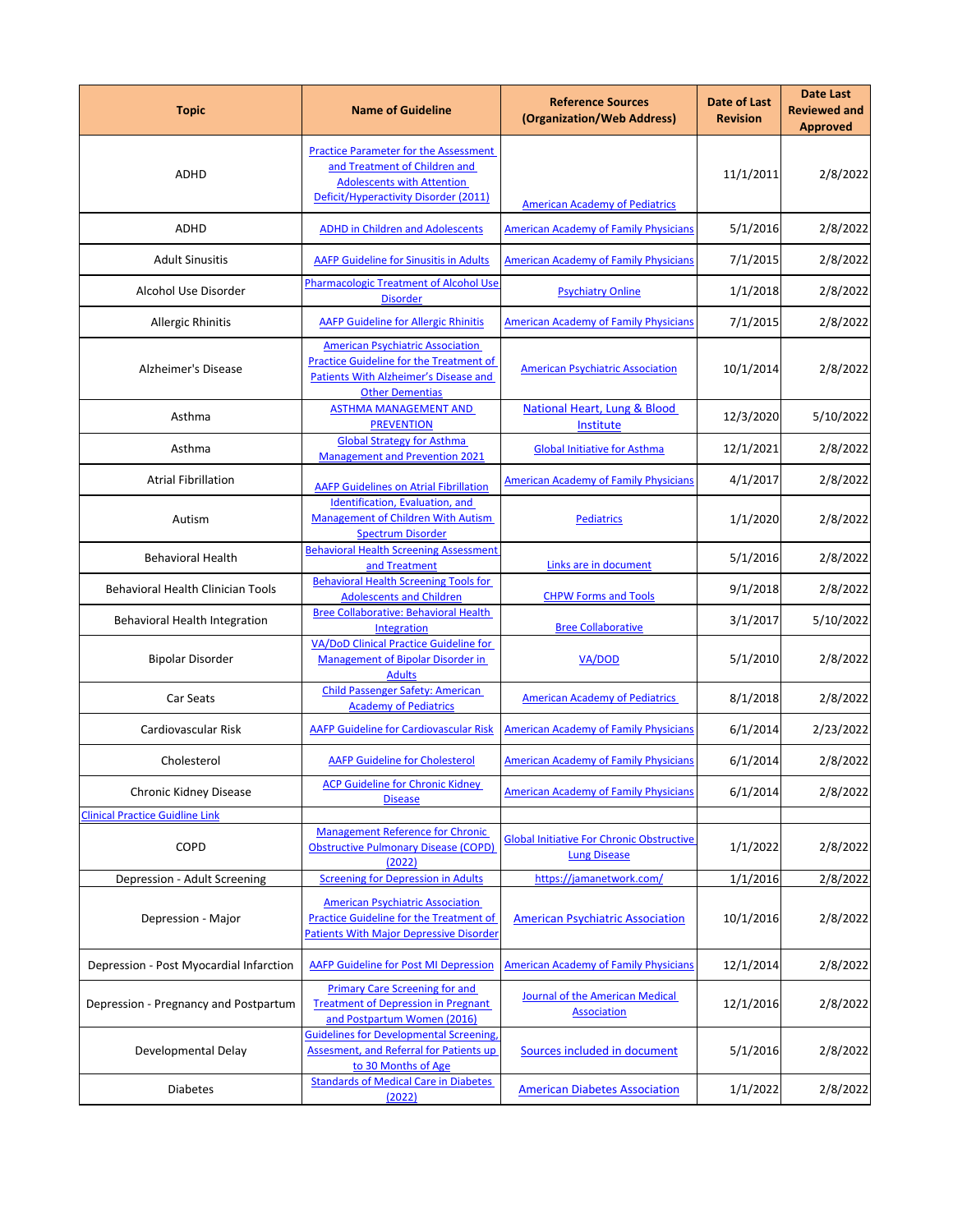| <b>Disabilities</b>                     | <b>Guidelines for Assessment of and</b><br><b>Intervention with Persons with</b><br><b>Disabilities</b>                                                                         | <b>American Psychological Association</b>                  | 1/1/2020   | 2/8/2022  |
|-----------------------------------------|---------------------------------------------------------------------------------------------------------------------------------------------------------------------------------|------------------------------------------------------------|------------|-----------|
| <b>Eating Disorders</b>                 | <b>American Psychiatric Association</b><br>Practice Guideline for the Treatment of<br><b>Patients With Eating Disorders</b>                                                     | <b>Psychiatry Online</b>                                   | 6/1/2006   | 5/10/2022 |
| Gout                                    | <b>AAFP Guideline for Treating Gout</b>                                                                                                                                         | <b>American Academy of Family Physicians</b>               | 4/1/2014   | 5/10/2022 |
| <b>Heart Failure</b>                    | Change to Heart Failure Due to Reduced<br>Ejection Fraction: MedicalManagement,<br>January 2017                                                                                 | <b>American Family Physician</b>                           | 1/1/2017   | 2/8/2022  |
| <b>High Risk Medications</b>            | <b>High Risk Medications in the Elderly</b>                                                                                                                                     | <b>American Geriatrics Society</b>                         | 3/1/2019   | 5/10/2022 |
| Hypertension                            | <b>American College of Cardiology 2017</b><br>Guideline for High Blood Pressure in<br><b>Adults</b>                                                                             | <b>American College of Cardiology</b>                      | 11/1/2017  | 5/10/2022 |
| Immunizations                           | Vaccine Recommendations of the ACIP                                                                                                                                             | <b>Center for Disease Control and</b><br>Prevention        | 1/1/2018   | 2/8/2022  |
| LGBTQ Health Care                       | <b>Bree LGBTQ Health Care Report and</b><br>Recommendations                                                                                                                     | The Bree Collaborative                                     | 9/1/2018   | 5/10/2022 |
| Low Back Pain                           | <b>Bree Collaborative: Spine/Low Back Pain</b><br><b>Topic</b>                                                                                                                  | <b>Bree Collaborative</b>                                  | 11/1/2013  | 2/8/2022  |
| Obesity in Adults                       | <b>AAFP Guidelines on Obesity in Adults</b>                                                                                                                                     | <b>American Academy of Family Physicians</b>               | 6/1/2014   | 5/10/2022 |
| Obsessive Compulsive Disorder           | <b>American Psychiatric Association</b><br><b>Practice Guideline for the Treatment of</b><br><b>Patients With Obsessive Compulsive</b><br><b>Disorder Updates 2013</b>          | <b>Psychiatry Online</b>                                   | 3/1/2013   | 5/10/2022 |
| Opioid Use Disorder                     | <b>Bree: Opioid Use Disorder Treatment</b><br><b>Report and Recommendations</b>                                                                                                 | <b>Bree Collaborative</b>                                  | 11/1/2017  | 2/8/2022  |
| Opioids for Chronic Pain                | <b>CDC Guideline for Prescribing Opioids</b><br>for Chronic Pain                                                                                                                | <b>Center for Disease Control and</b><br><b>Prevention</b> | 3/1/2016   | 5/10/2022 |
| Opioids, Long-Term                      | <b>Long Term Opioid Use</b><br>Recommendations                                                                                                                                  | <b>Bree Collaborative</b>                                  | 1/1/2020   | 5/10/2022 |
| Osteoporosis and Low Bone Density       | AAFP Guidelines on Osteoporosis and<br><b>Low Bone Density</b>                                                                                                                  | <b>American Academy of Family Physicians</b>               | 4/1/2017   | 5/10/2022 |
| Otitis Externa - Acute                  | <b>AAFP Guidelines on Acute Otitis Externa</b>                                                                                                                                  | <b>American Academy of Family Physicians</b>               | 9/1/2014   | 7/14/2020 |
| Otitis Media in Children                | AAFP Guidelines on Otitis Media in<br>Children                                                                                                                                  | <b>American Academy of Family Physicians</b>               | 7/1/2013   | 5/10/2022 |
| Panic Disorder                          | <b>American Psychiatric Association</b><br><b>Practice Guideline for the Treatment of</b><br><b>Patients with Panic Disorder</b>                                                | <b>American Psychiatric Association</b>                    | 1/1/2009   | 5/10/2022 |
| Preventive Services, Adult              | <b>Adult Preventive Health Care Schedule:</b><br>Recommendations from the USPSTF (as<br><u>of August 16, 2019)</u>                                                              | <b>American Academy of Family Physicians</b>               | 8/16/2019  | 2/8/2022  |
| Preventive Services, Pediatric          | <b>Preventive Pediatric Health Care</b>                                                                                                                                         | Bright Futures/American Academy of<br><b>Pediatrics</b>    | 3/1/2020   | 2/8/2022  |
| Preventive Services, Postpartum         | Postpartum Care: An Approach to the<br><b>Fourth Trimester</b>                                                                                                                  | <b>American Academy of Family Physicians</b>               | 10/15/2019 | 2/8/2022  |
| Preventive Services: Preconception Care | <b>Preconception Care (Position Paper)</b>                                                                                                                                      | <b>American Academy of Family Physicians</b>               | 12/1/2015  | 2/8/2022  |
| Preventive Services: Prenatal Care      | <b>Update on Prenatal Care (Includes)</b><br><b>USPSTF recommendations)</b>                                                                                                     | <b>American Academy of Family Physicians</b>               | 2/1/2014   | 2/8/2022  |
| <b>Rheumatoid Arthritis</b>             | <b>Practice Guideline for the Use of Disease</b><br>modifying Antirheumatic Drugs and<br><b>Biologic Agents in the Treatment of</b><br><b>Rheumatoid Arthritis</b>              | <b>AHRQ Agency for Healthcare Research</b><br>and Quality  | 3/1/2017   | 5/10/2022 |
| <b>Shared Decision Making</b>           | <b>Bree Collaborative: Shared Decision</b><br><b>Making</b>                                                                                                                     | <b>Bree Collaborative</b>                                  | 1/1/2019   | 5/11/2021 |
| Sleep Apnea in Children                 | <b>American Academy of Pediatrics current</b><br><b>Clinical Practice Guideline: Diagnosis and</b><br><b>Management of Childhood Obstructive</b><br><b>Sleep Apnea Syndrome</b> | <b>American Academy of Pediatrics</b>                      | 9/1/2012   | 5/10/2022 |
| Substance Use Disorder                  | Practice Guideline for the Treatment of<br><b>Patients with Substance Use Disorders,</b><br>Second Edition (2006)                                                               | <b>American Psychiatric Association</b>                    | 8/1/2006   | 5/10/2022 |